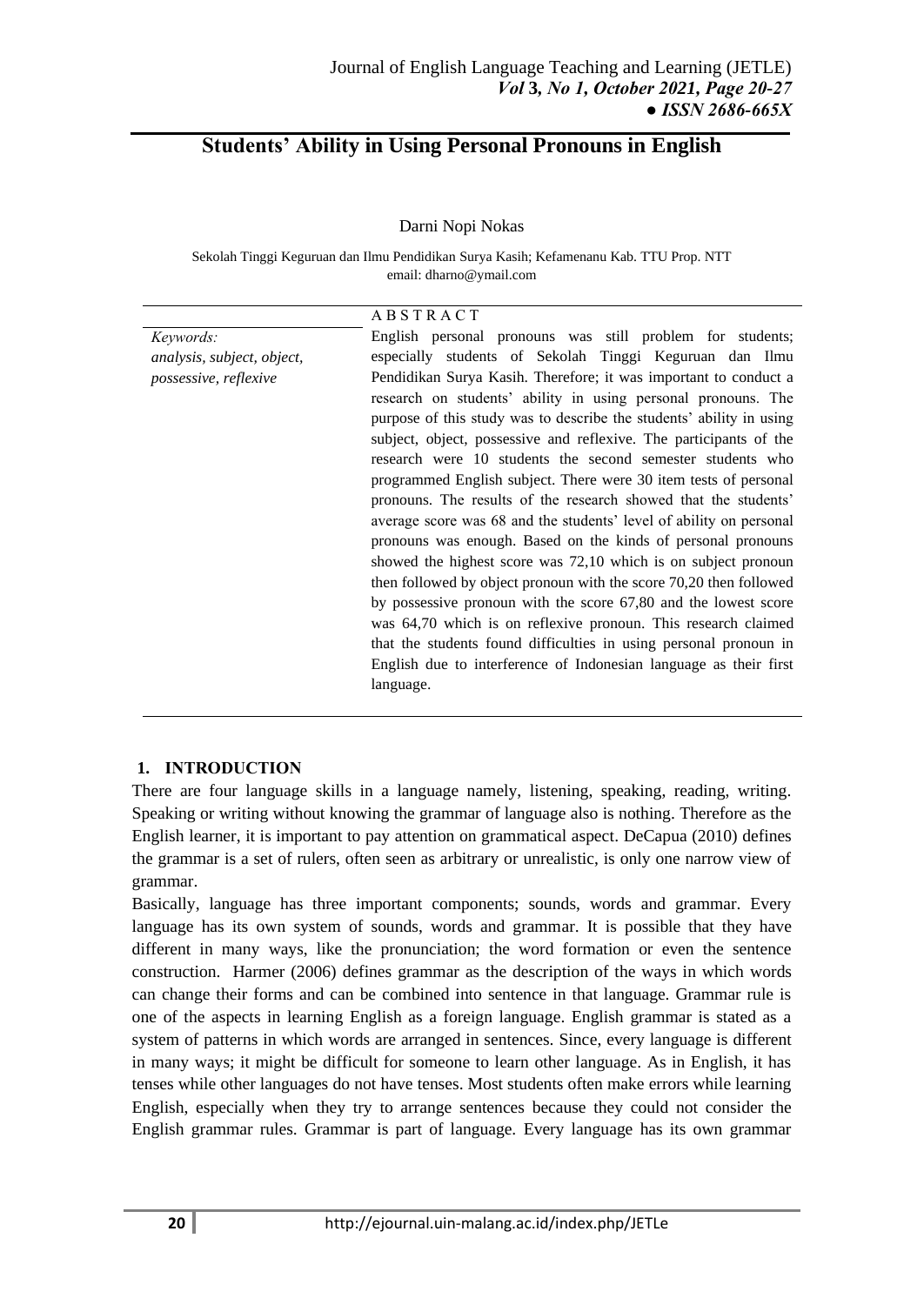## Journal of English Language Teaching and Learning (JETLE) *Vol* **3***, No 1, October 2021, Page 20-27 ● ISSN 2686-665X*

constructions. There is broad area of language such as pronoun, article, tenses, question words, passive voice, gerund, verb, noun, adjective, etc.

Personal pronoun is a part of English grammar. A personal pronoun is a word which is used as a simple change for the proper name of a thing or a person. The English personal pronouns describe the grammatical person, or gender. Personal pronoun is the word that refers nouns as subject, object, possessive and reflexive pronouns. The subject in English is classified into first person, and third person. The object pronouns are me, us, you, her, him, it and them. The possessive are my, our, your, her, his, its and their. The pronouns are different in the usage and form. E.g. in subject and object: **I** go to campus or *saya pergi ke kampus*. **She**/**he** gives **me** money or *dia memberi saya uang.* These examples of English and Indonesia are different in form, such as **I** and **me** while in Indonesia still use *saya* in subject and object. E.g., in possessive: This is **my** book or *ini adalah buku saya*. This example shows that the use of possessive in English is put before the noun while in Indonesia is put after the noun.

Royani & Sadiah (2019) analyzed grammatical errors in students' writing descriptive text showed that the students still made high number of errors in pronoun. They found that verb agreement and pronoun as the most failure which students mostly did in their writing. Thus, Kamlasi (2019) analyzed the students' grammatical errors on spoken English. The research reported that the students made 14% of errors in using pronouns. It indicates that there are problems faced by students in using pronouns. The personal pronouns in English become the problems for most of the Indonesian students. They still have problems in using subject, object, possessive and reflexive. It is hard to differentiate the uses of subject, object, possessive or even reflexive pronouns in English grammar. This is serious problems for the English teachers or lecturers to pay full attention in teaching personal pronouns in English. Realizing the problems; this study finds out the solution on how to use the correct personal pronouns in English grammar. The researcher's experience in teaching English as general subject of the students Sekolah Tinggi Keguruan dan Ilmu Pendidikan Surya Kasih (STKIP) showed that the students found problems in using subject, object, possessive and reflexive. Therefore, it is important to assess the students' ability in using personal pronouns and to describe the kinds of personal pronouns that are still problems for the first semester students of Elementary School Teacher Study Program (PGSD) of STKIP Surya Kasih. The objectives of this research were to measure the students' ability and to describe the students' problems in using personal pronouns in English.

Some studies related to pronouns were conducted recently. Kamlasi & Nokas (2017) analyzed the grammatical errors in writing of the second-grade students of SMA Kristen 1 Soe. The purpose was to describe the students' grammatical error in writing. The findings showed that verb errors were 21.16%, noun errors were 19.70, pronoun errors were 29.74%, the adjective errors were 34.27%, the adverb errors were 32.41%, the conjunction errors were 34.02% and the preposition errors was 32.94%. It indicated that the students still find problems in using pronouns in writing. They still produce significant number or errors in writing. Handayani & Johan (2018) conducted a research on Problem faced in Grammar of EFL Students. The research objective was to describe the dominant errors made by the students in writing. The results of the research showed that most problems faced by EFL students are tenses in which 80% of students that made errors in tenses. They also presented that they students also made errors in using pronoun within 30% of students. Further research on analyses the errors in students' writing composition in simple present tense conducted by (Fitria, 2019). The research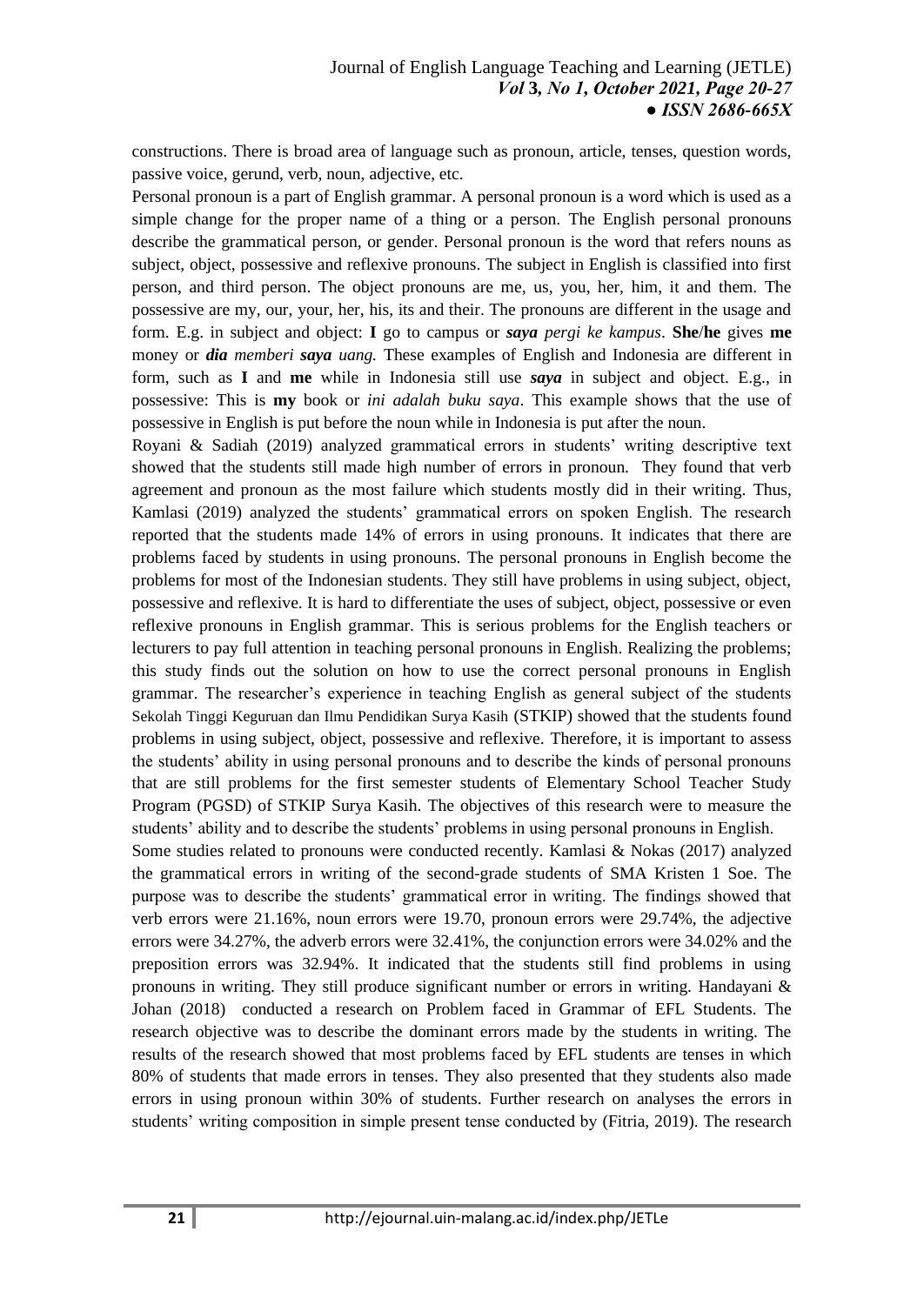# Journal of English Language Teaching and Learning (JETLE) *Vol* **3***, No 1, October 2021, Page 20-27 ● ISSN 2686-665X*

reported that the students made error in verb was 37.88%, determiner/article was 24.24%, preposition was 13.64%, noun was 13.64% and pronoun was 1.51%.

Stobbe (2008) says that pronouns are substitutes for nouns. He states that the prefix pro- in the word pronoun means "for." The word pronoun simply means for a noun or in place of a noun. On other hand a pronoun is a word that stands instead of a noun; such as he, him and them. Pronouns are used to avoid repeating noun. Furthermore, Stobbe (2008) describes the uses of pronouns. He mentions that there are four uses of pronouns namely a) a pronoun is used to replace the words for people, places, or things, e.g., **Max** for **he** and **pen** for **it.** b)a pronoun is used to introduce a question, e.g., who swims? **He** swims. c) a pronoun is used to point to a specific person, place, or thing, e.g., **this (one)** or **that (one)**, and d) a pronoun is used to refer to unnamed, nonspecific people or things, e.g., **several**. Similarly, as Azar (2002) says that a pronoun is used to place a noun. The noun it refers to is called antecedent, e.g., a) I read a **book**. **It** was good. b) I read the books. **They** were good. Stobbe (2008) notes that pronouns can be used in place of nouns to avoid monotonous repetition, e.g., Susan goes to hospital. Susan works at Lakewood Pool. The statement means that it is often to use the same noun a number of times within a connected sentence. Therefore, to avoid repetition there must be pronoun of **she** to replace Susan in the first sentence. While, Eastwood (2005) notes that we use personal pronouns for the speaker (I) and the person spoken to (you). We use he, she, it and they to refer to other people and things when it is clear from the context what we mean. In other hand, he says that personal pronouns do not always refer to people. Personal means first person (the speaker), first person (the person spoken to) and third person (another person or thing). Meanwhile, Stobbe, (2008) explains that a personal pronoun shows by its form whether it refers to the person speaking, the person spoken to, or the person or thing spoken about.

Furthermore, Stobbe (2008) says that personal pronouns refer to person. The exceptions are the pronoun "it", which refers to inanimate things, and the pronoun "they" which sometimes refers to inanimate things. In the way, Quirk et al., (2007) notes that personal pronouns refer succinctly to the speaker/writer, the addressee and identifiable things or person other than the speaker/writer and the addressee. He underlines that there are corresponding series of personal pronouns that covers possessive determiners, possessive and reflexive pronouns. The definitions clearly states that personal pronouns refer to people/thing to replace noun. It is said that a personal pronoun is represents person or thing that we are talking about. In English, personal pronoun consists of subject, object, possessive and reflexive. Stobbe (2008) noted that subject perform the action of the verb. Furthermore, Stobbe (2008) noted that object pronoun receives the action of the verb or is used as the prepositional phrase. While, Azar (2002) notes that possessive pronouns are not followed immediately by a noun, they stand alone e.g., That book is **hers**. Eastwood (2005) explains a reflexive pronoun is used as an object or complement when it refers to the same thing as the subject; e.g. I fell over and hurt **myself.**

# **2. METHOD**

#### **2.1 Research design**

Methodology is an important clue in conducting this research. This research applied a descriptive qualitative method to describe the results of this research. (Creswell, 2014) stated qualitative research is a means for exploring and understanding the meaning individuals or groups ascribe to a social or human problem. Furthemore; he noted taht that the process of research involves emerging questions and procedures; collecting data in the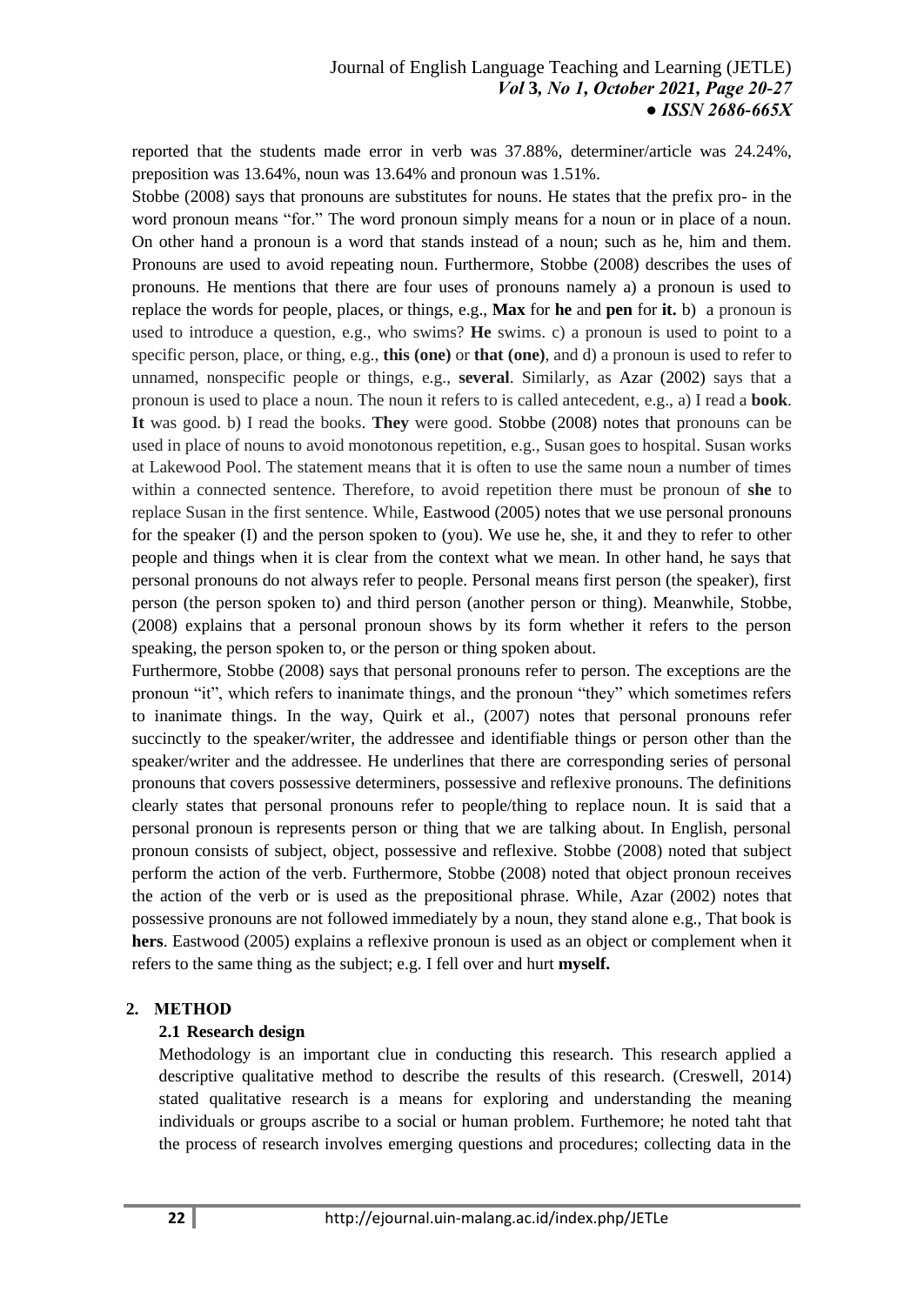participants' setting; analyzing the data inductively from particulars to general themes; and making interpretations of the meaning of the data.

## **2.2 Setting and Participant**

The research was conducted at Sekolah Tinggi Keguruan dan Ilmu Pendidikan Surya Kasih in Elementary School Teacher Study Program (PGSD)Kabupaten Timor Tengah Utara, Propinsi Nusa Tenggara Timur. The participants of the research were 10 students the second semester students who programmed English subject.

## **2.3 Instrument**

The researcher used a completion test as the instrument of this research. There were 30 items of completion test. The test was about personal pronoun that cover subject, object, possessive and reflexive. The students were asked to complete the missing words by using correct subject, object, possessive and reflexive pronouns. Through this test; the students' ability in using subject, object, possessive and reflexive can be measured.

## **2.4 Data Analyses**

To analyze and describe the data, there were five techniques applied namely correcting, analyzing, classifying, intepreting, and discussing.

## **3. RESULTS AND DISCUSSION**

This part provides the results of the test related to the students' ability in using personal pronouns in English.

| <b>Table 1. Student's Scores on Personal Pronouns</b> |            |               |                         |  |
|-------------------------------------------------------|------------|---------------|-------------------------|--|
| N <sub>0</sub>                                        | IN         | <b>Scores</b> | <b>Level of Ability</b> |  |
| $\mathbf{1}$                                          | BM         | 67            | Enough                  |  |
| $\overline{2}$                                        | KS         | 68            | Enough                  |  |
| 3                                                     | <b>MIT</b> | 69,5          | Enough                  |  |
| 4                                                     | IS         | 73            | Good                    |  |
| 5                                                     | RM         | 65,75         | Enough                  |  |
| 6                                                     | KT         | 67,25         | Enough                  |  |
| 7                                                     | YB         | 69            | Enough                  |  |
| 8                                                     | MN         | 73,75         | Good                    |  |
| 9                                                     | DA         | 66,75         | Enough                  |  |
| 10                                                    | EM         | 67            | Enough                  |  |
|                                                       | Average    | 68.00         | <b>Enough</b>           |  |

There were 10 students attended the test. To get the test scores, the students' answer sheets were corrected and counted carefully. The results of test in the form of scores between 0 to 100 are presented in the following section. This table presents the students' average score on personal pronouns in English. The scores showed that eight students got 60-69 that was categorized as enough while two students gor 70-79 that was categorized as good. The students average score was 68 and the students' level of ablity on personal pronoouns was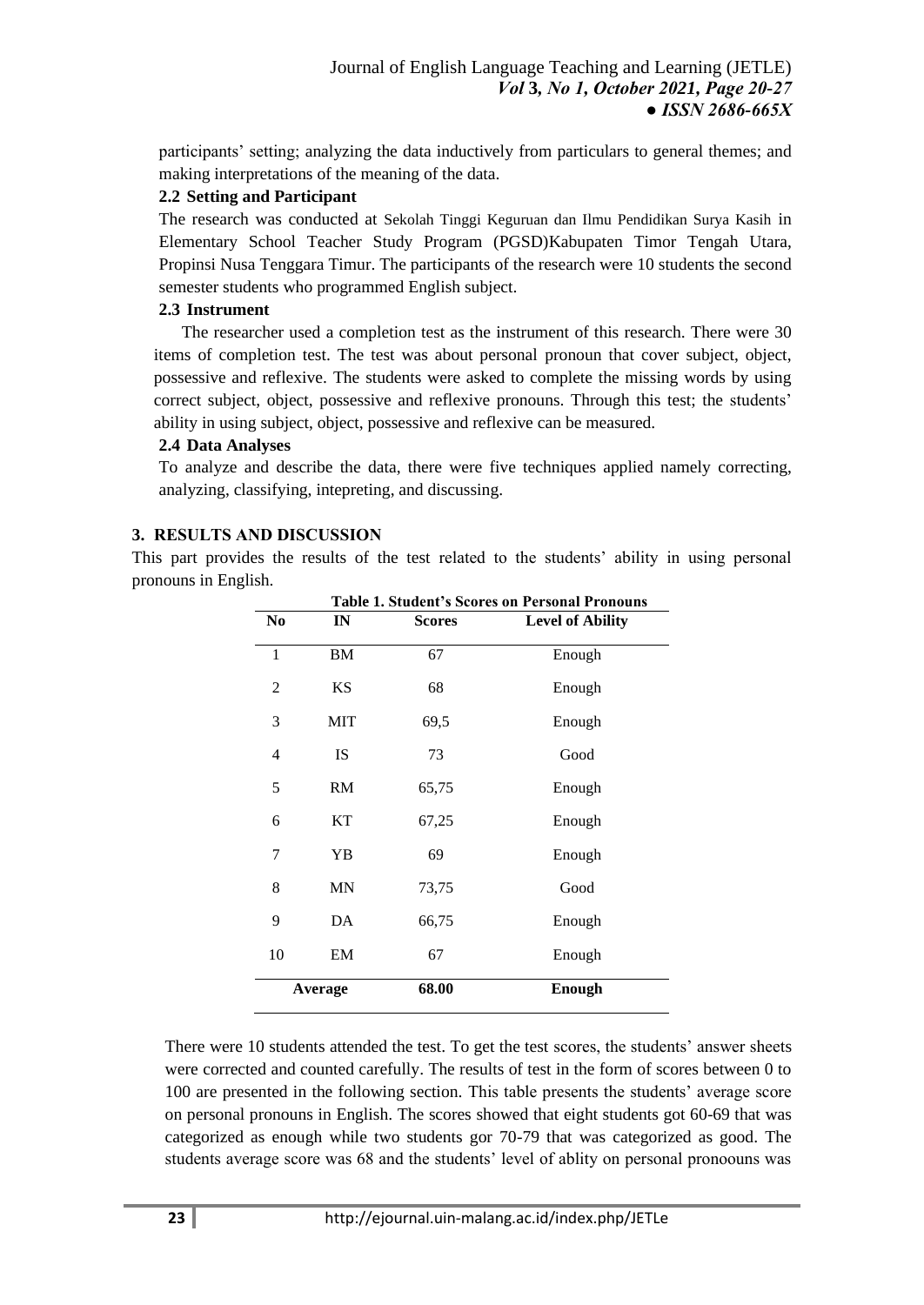enough. The score indicated that the students passed the test. On other hand; students were able to use personal pronoun but they are still at the enough level. This finding was slightly similar with a research conducted by (Tussifa  $\&$  Natasha, 2021). The study on students' understanding personal pronoun in reading text showed that the average of scores was 77.25 and the sum of the total scores was 85%. It means that most of the students understood personal pronouns in reading text. The research reported that the majority of the students passed the test while few students did not pass the test.

In order to know the student's score on each kinds of personal pronoun, table 2 presents the score on each kind of personal pronoun. This table presents every student on kinds of personal pronouns. In column subject shows that one students got the score bweteen 60-69. There was one student gor 70-79. Eight students got 80-99. The students average score on subject was 72,10 and the students' level of ablity was good. In column object shows that four students got the score bweteen 60-69 and six students got 70-79. The students average score on object was 70,20 and the students' level of ablity was good. This finding was different with a research conducted by (Siska, 2020). She claimed that the most mistakes made by students are in using personal pronouns as the object. She suggested using various strategies to teach personal pronoun for students and there must be more practice on using personal pronouns.

|                |                         | Table 2. Students' score based on kinds of personal Pronouns |        |                   |                  |  |
|----------------|-------------------------|--------------------------------------------------------------|--------|-------------------|------------------|--|
| N <sub>0</sub> | IN                      | <b>Personal Pronouns</b>                                     |        |                   |                  |  |
|                |                         | <b>Subject</b>                                               | Object | <b>Possessive</b> | <b>Reflexive</b> |  |
| $\mathbf{1}$   | BM                      | 70                                                           | 68     | 65                | 65               |  |
| $\overline{2}$ | <b>KS</b>               | 75                                                           | 68     | 67                | 62               |  |
| 3              | <b>MIT</b>              | 70                                                           | 70     | 72                | 66               |  |
| 4              | IS                      | 74                                                           | 73     | 70                | 75               |  |
| 5              | RM                      | 70                                                           | 68     | 65                | 60               |  |
| 6              | KT                      | 70                                                           | 70     | 67                | 62               |  |
| 7              | YB                      | 67                                                           | 72     | 72                | 65               |  |
| 8              | MN                      | 80                                                           | 75     | 70                | 70               |  |
| 9              | DA                      | 70                                                           | 70     | 65                | 62               |  |
| 10             | EM                      | 75                                                           | 68     | 65                | 60               |  |
|                | Average                 | 72,10                                                        | 70,20  | 67,80             | 64,70            |  |
|                | <b>Level of Ability</b> | Good                                                         | Good   | <b>Enough</b>     | <b>Enough</b>    |  |

Meanwhile, the figure below shows difference score based on the kinds of personal pronouns. The graph shows that the highest score is 72,10 which was on subject pronoun then followed by object pronoun with the score 70,20 then followed by possessive pronoun with the score 67,80 and the lowest score was 64,70 which was on reflexive pronoun. This means that reflexive pronoun was the most difficult kinds of personal pronouns for students.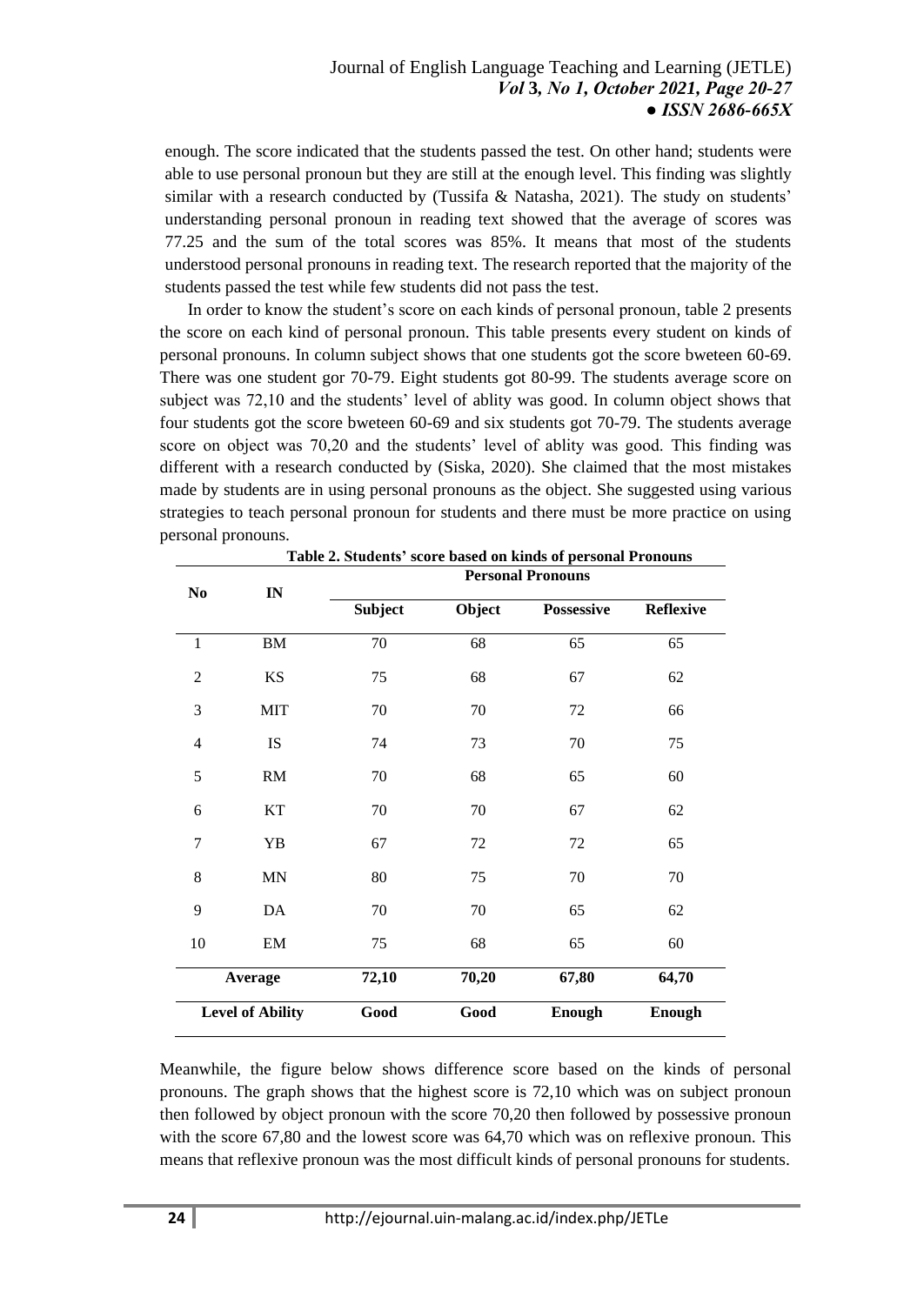

**Figure 1.** Average score based on kinds of personal pronouns

The following section presents the students' errors in using personal pronoun in terms of subject, object, possessive and reflexive.

a) Subject

Incorrect : I have one sister. **He** is a student.

Correct : I have one sister. **She** is a student.

The example above indicated that the student cannot differentiate the subject **she** and **he**. In English, the subject **she** stands for female and **he** stands for male. This error was caused by the interference of Indonesian language in which **dia** stands for both she and he.

b) Object

Incorrect : I have a wonderful family. I love **it**

Correct : I have a wonderful family. I love **them** very much

The example above showed the students' errors in using personal pronoun especially object. The student found difficulty to differentiate the word *family* as group which consists of father, mother and children. So; here family is more than one. So; the use of it in the sentence cannot place object of family.

c) Possessive

Correct : I have a pet. **It's** name is Doggy.

Incorrect : I have a pet. **Its** name is Doggy.

The example showed that the student cannot use the possessive pronoun. The student cannot differentiate the word **it's** and **its**. The use of it's followed by noun or verb-ing. Thus; **its** is used for possessive; such as its name; its color, etc. Possessive pronoun shows relationship or ownership.

d) Reflexive

Correct : The children drew a picture of **them**

Incorrect : The children drew a picture of **themselves**

The example showed an error in using reflexive pronoun. The student used the word them as an object. While; a reflexive pronoun as object or complement when it refers to the same thing as the subject; e.g. I love **myself**. Therefore; the children stands for **they.** So, the correct sentence is "The children drew a picture of **themselves"**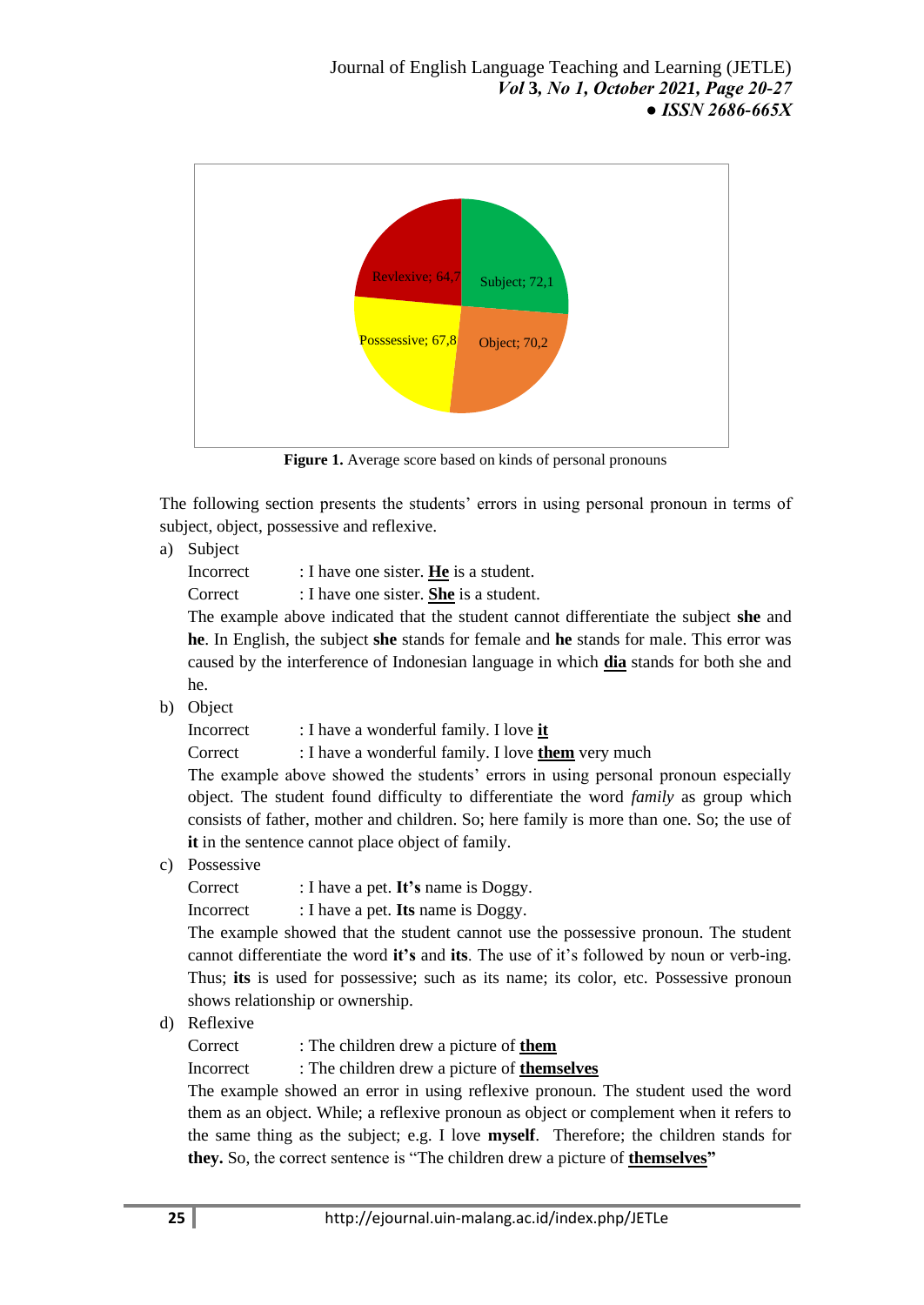#### **4. CONCLUSION**

English personal pronoun has different functions in term of subject, object, possessive and reflexive. Each kinds of personal pronoun can change the form according to the function; such as *I,* is used as subject pronoun and *me* is used as the object pronoun. While in Indonesian language *saya* is used as the subject pronoun and object pronoun. The findings of this research showed that eight students got 60-69 that was categorized as enough while two students gor 70- 79 that was categorized as good. The students' average score was 68 and the students' level of ablity on personal pronouns was enough. Furthermore; based on the kinds of personal pronouns showed the highest score was 72,10 which is on subject pronoun then followed by object pronoun with the score 70,20 then followed by possessive pronoun with the score 67,80 and the lowest score was 64,70 which is on reflexive pronoun. This means that reflexive pronoun is the most difficult kinds of personal pronouns for students. It was concluded that the students were able to use personal pronouns but they were at the enough level while they still have problems in using reflexive pronouns. This research claimed that the students found difficulties in using personal pronoun in English due to interference of Indonesian language as their first language.

#### **REFERENCES**

- Azar, B. S. (2002). *Understanding and using English grammar* (3rd ed). Prentice Hall Regents.
- Creswell, J. W. (2014). *Research design: Qualitative, quantitative, and mixed methods approaches* (4th ed). SAGE Publications.
- DeCapua, A. (2010). *Grammar for teachers: A guide to American English for native and nonnative speakers* (Digitally print version). Springer.
- Eastwood, J. (2005). *Oxford guide to English grammar* ([Impr.] 9). Oxford Univ. Press.
- Fitria, T. N. (2019). Errors in students' writing composition in simple present tense "my daily activity." *EDULANGUE*, *2*(1), 47–62. https://doi.org/10.20414/edulangue.v2i1.318
- Handayani, N. D., & Johan, M. (2018). Problem faced in grammar of EFL students. *Khazanah Ilmu Berazam*, *1*(2 SEPT), 33–41.
- Harmer, J. (2006). *The practice of English language teaching* (3. ed., completely rev. and updated, 8. impr). Longman.
- Kamlasi, I. (2019). Describing the students' grammatical errors on spoken english. *ELT-Lectura*, *6*(1), 83–91. https://doi.org/10.31849/elt-lectura.v6i1.2289
- Kamlasi, I., & Nokas, D. N. (2017). Grammatical errors in writing of the second class students of SMA Kristen 1 Soe. *Metathesis: Journal of English Language, Literature, and Teaching*, *1*(1), Article 1. https://doi.org/10.31002/metathesis.v1i1.238
- Quirk, R., Greenbaum, S., & Dorling Kindersley Multimedia. (2007). *A university grammar of English*. Dorling Kindersley.
- Royani, S., & Sadiah, S. (2019). An analysis of grammatical errors in students' writing descriptive text. *PROJECT (Professional Journal of English Education)*, *2*(6), 764–770. https://doi.org/10.22460/project.v2i6.p764-770
- Siska, S. (2020). *Students' difficulties in using personal pronouns: A case study at the eight grade of SMPN Sakra in the academic year 2018-2019* [Skripsi, Universitas Mataram]. http://eprints.unram.ac.id/16420/

Stobbe, G. (2008). *Just enough English grammar illustrated*. McGraw-Hill.

Tussifa, F. L., & Natasha, H. (2021). A study on the first grade students' understanding of personal pronouns in english reading texts at SMPN 1 Singingi. *Indonesian Journal of*